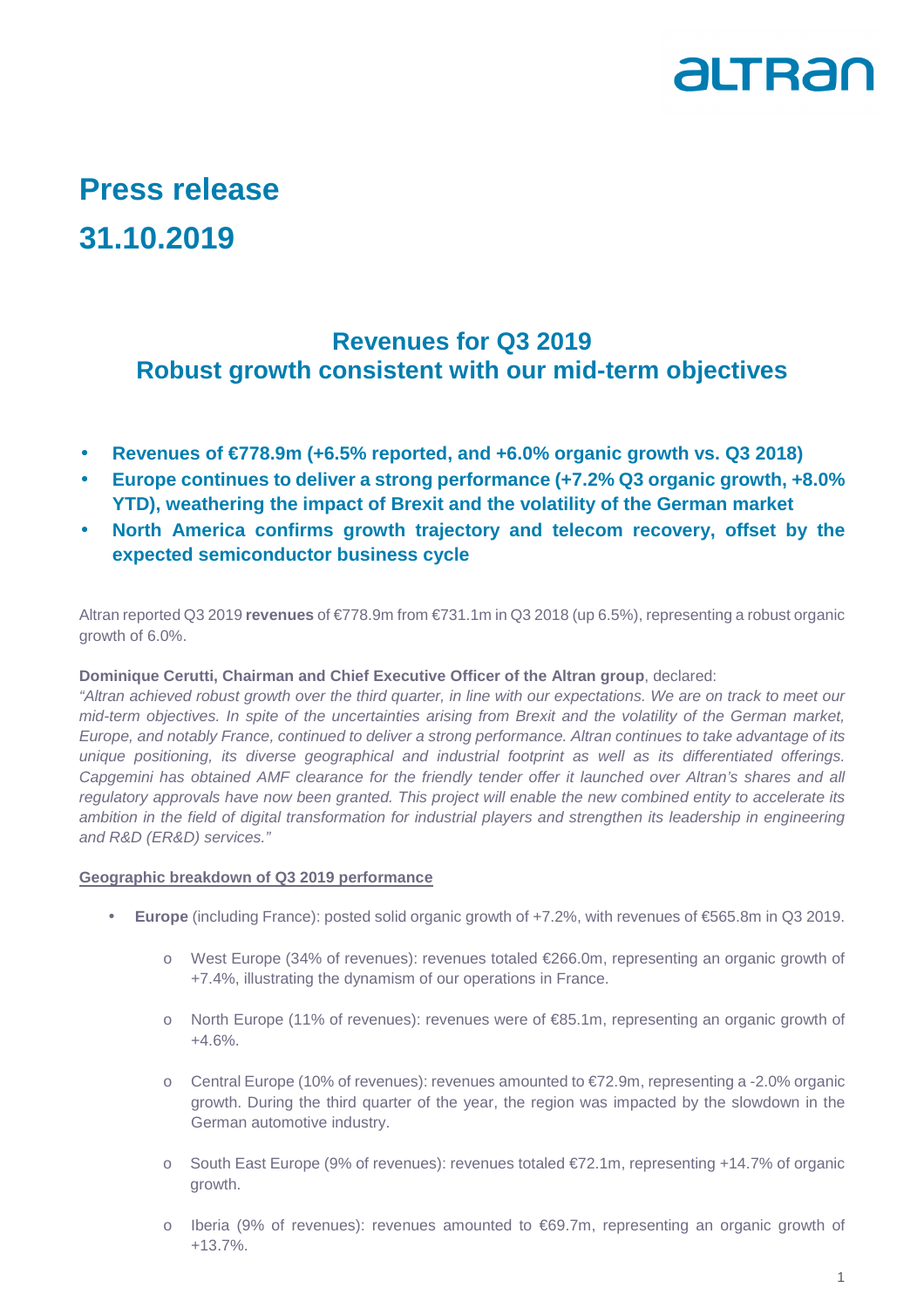# altran

- **Americas** (26% of revenues): revenues for the quarter were €203.1m, representing +2.6% of organic growth. For the period, the region confirms its growth trajectory and telecom recovery, offset as expected by semiconductor business cycle.
- **Asia** (1% of revenues): revenues amounted to €10.0m, representing an organic growth of +2.2%.

|                       | <b>Third Quarter</b> |                            |                    |                            |
|-----------------------|----------------------|----------------------------|--------------------|----------------------------|
| $(in \in m)$          | <b>Revenues</b>      | <b>Reported</b><br>Growth% | Organic<br>Growth% | <b>Economic</b><br>Growth% |
| <b>EUROPE</b>         | 565.8                | 6.3%                       | 7.2%               | 5.7%                       |
| <b>West Europe</b>    | 266.0                | 7.7%                       | 7.4%               | 6.0%                       |
| North Europe          | 85.1                 | 3.0%                       | 4.6%               | 3.0%                       |
| <b>Central Europe</b> | 72.9                 | $-7.8%$                    | $-2.0%$            | $-4.3%$                    |
| South East Europe     | 72.1                 | 15.6%                      | 14.7%              | 13.1%                      |
| Iberia                | 69.7                 | 13.8%                      | 13.7%              | 12.5%                      |
| <b>AMERICAS</b>       | 203.1                | 7.4%                       | 2.6%               | 1.5%                       |
| <b>ASIA</b>           | 10.0                 | 4.8%                       | 2.2%               | 2.2%                       |
| <b>TOTAL</b>          | 778.9                | 6.5%                       | 6.0%               | 4.6%                       |

## Trends in staff levels

As of 30 September 2019, total headcount of the Altran group was 49,509 employees compared with 46,693 at 31 December 2018 and 45,812 at 30 September 2018.

## Update on Capgemini proposed transaction

On June 24, 2019, Capgemini (Euronext Paris: CAP) and Altran have entered into an agreement for exclusive negotiations whereby Capgemini is to acquire Altran, through a friendly takeover bid at €14.00 per Altran share, payable in cash. The agreement was approved unanimously by the boards of directors of both companies.

On August 11, 2019, Capgemini and Altran signed the tender offer agreement that sets the terms and conditions of the proposed acquisition of Altran by Capgemini through this friendly cash tender.

The tender offer will be subject to an acceptance threshold set at 50.10% of the share capital and voting rights of Altran, on a fully diluted basis.

On 14 October 2019, the French financial market authority (Autorité des marchés financiers - AMF) issued its clearance to the public offer, which has been open since 16 October 2019. A legal action has been brought against the AMF clearance decision. The AMF will soon publish the date on which the offer will close.

## **Outlook**

The Group confirms it remains confident in its business outlook in spite of disparate events (Brexit, German market, semiconductor cycle). The continuous improvement of operating performance will enable Altran to further deleverage at year-end.